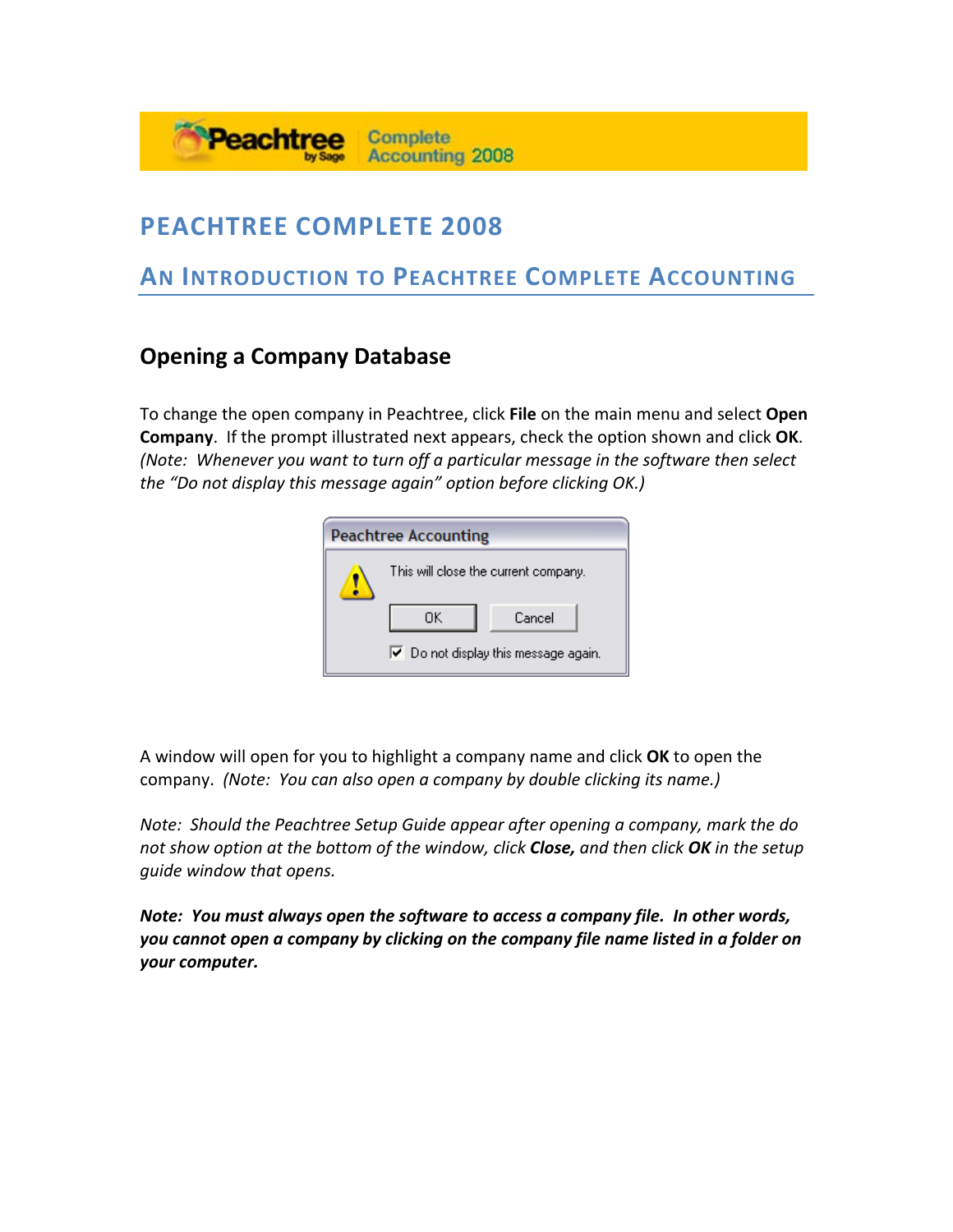# **The Peachtree Desktop**

The next figure illustrates the Peachtree Desktop for The Paint Place. We have labeled this illustration so that you can identify elements of the desktop. The table that follows explains these elements.

| $\boldsymbol{2}$<br>File Edit Lists Maintain Tasks Analysis Options Reports & Forms Services Window Help<br>$\boxed{3}$<br>$\frac{1}{2}$<br>Search Help<br>$\overline{G}$<br><b>Business Status</b><br>$\left( 4\right)$<br>Customize this page (1984) 4 Make this the default page (2) Hide (2) Period 3-03/01/08-03/31/08 (2) Make this the default page (2) Customize this page<br>I.<br><b>Business Status</b><br>$\boldsymbol{\wedge}$<br>Customize<br><b>Account Balances</b><br><b>Revenue: Year to Date</b><br><b>Customers &amp; Sales</b><br>Account ID /<br><b>Account Description</b><br><b>Balance</b><br>Total Revenue<br>\$0.00<br>\$23,872.94<br>Cash<br>1110<br>Cost of Sales -<br><b>Vendors &amp; Purchases</b><br>\$0.00<br><b>Accounts Receivable</b><br>\$8,259.95<br>1120<br>Accounts Payable<br>2110<br>(54, 142.12)<br>Gross Profit<br>\$0.00<br>a,<br><b>Inventory &amp; Services</b><br>\$0.00<br>Expenses-<br>Net Income<br>\$0.00<br>ш<br>$\frac{1}{2}$<br><b>Employees &amp; Payrol</b><br><b>View Account List</b><br><b>View Balance Sheet</b><br>m<br><b>Banking</b><br>Reconcile Accounts and Import Bank Statements<br>\$0<br>1/31/08<br>2/29/08<br>3/31/08<br><b>ER</b> Company<br><b>Customers Who Owe Money</b><br>View Income Statement<br>Set up a Budget<br><b>Customer Name</b><br>Customer ID<br>Amount Due Due Date /<br><b>View Account Variance Report</b><br><b>Shortcuts</b> Customize<br>Elaine Anderson<br>ANDERSON<br>\$2,293.05 3/23/2008<br>Sales Invoice<br><b>KERNS</b><br>Jake Kerns<br>\$2,675.95 3/27/2008<br><b>Vendors to Pay</b><br>YOUNG<br>\$3,290.95 3/29/2008<br>Wes Young<br>Receive Money from Customer<br><b>Vendor Name</b><br>Amount Due Due Date<br>Vendor ID<br>Bills - Pay Bill<br><b>PAINTERS</b><br>Painter's Supply<br>\$975.34 3/16/2008<br><b>CustomerList</b><br>VANTAGE<br>Vantage Tints<br>\$1,116.33 3/29/2008<br>Vendor List<br><b>WHOLESALE</b><br><b>Wholesale Paints</b><br>\$2,050.45 3/29/2008<br><b>View Sales Invoices List</b><br><b>Receive Money</b><br><b>Find Transactions</b><br>Write Letters to Customers<br>General Journal Entry<br>$\boxed{5}$<br><b>Aged Receivables</b> |
|--------------------------------------------------------------------------------------------------------------------------------------------------------------------------------------------------------------------------------------------------------------------------------------------------------------------------------------------------------------------------------------------------------------------------------------------------------------------------------------------------------------------------------------------------------------------------------------------------------------------------------------------------------------------------------------------------------------------------------------------------------------------------------------------------------------------------------------------------------------------------------------------------------------------------------------------------------------------------------------------------------------------------------------------------------------------------------------------------------------------------------------------------------------------------------------------------------------------------------------------------------------------------------------------------------------------------------------------------------------------------------------------------------------------------------------------------------------------------------------------------------------------------------------------------------------------------------------------------------------------------------------------------------------------------------------------------------------------------------------------------------------------------------------------------------------------------------------------------------------------------------------------------------------------------------------------------------------------------------------------------------------------------------------------------------------------------------------------------------------------------------------------------------------------------------|
|                                                                                                                                                                                                                                                                                                                                                                                                                                                                                                                                                                                                                                                                                                                                                                                                                                                                                                                                                                                                                                                                                                                                                                                                                                                                                                                                                                                                                                                                                                                                                                                                                                                                                                                                                                                                                                                                                                                                                                                                                                                                                                                                                                                |
|                                                                                                                                                                                                                                                                                                                                                                                                                                                                                                                                                                                                                                                                                                                                                                                                                                                                                                                                                                                                                                                                                                                                                                                                                                                                                                                                                                                                                                                                                                                                                                                                                                                                                                                                                                                                                                                                                                                                                                                                                                                                                                                                                                                |
|                                                                                                                                                                                                                                                                                                                                                                                                                                                                                                                                                                                                                                                                                                                                                                                                                                                                                                                                                                                                                                                                                                                                                                                                                                                                                                                                                                                                                                                                                                                                                                                                                                                                                                                                                                                                                                                                                                                                                                                                                                                                                                                                                                                |
|                                                                                                                                                                                                                                                                                                                                                                                                                                                                                                                                                                                                                                                                                                                                                                                                                                                                                                                                                                                                                                                                                                                                                                                                                                                                                                                                                                                                                                                                                                                                                                                                                                                                                                                                                                                                                                                                                                                                                                                                                                                                                                                                                                                |
|                                                                                                                                                                                                                                                                                                                                                                                                                                                                                                                                                                                                                                                                                                                                                                                                                                                                                                                                                                                                                                                                                                                                                                                                                                                                                                                                                                                                                                                                                                                                                                                                                                                                                                                                                                                                                                                                                                                                                                                                                                                                                                                                                                                |
|                                                                                                                                                                                                                                                                                                                                                                                                                                                                                                                                                                                                                                                                                                                                                                                                                                                                                                                                                                                                                                                                                                                                                                                                                                                                                                                                                                                                                                                                                                                                                                                                                                                                                                                                                                                                                                                                                                                                                                                                                                                                                                                                                                                |
|                                                                                                                                                                                                                                                                                                                                                                                                                                                                                                                                                                                                                                                                                                                                                                                                                                                                                                                                                                                                                                                                                                                                                                                                                                                                                                                                                                                                                                                                                                                                                                                                                                                                                                                                                                                                                                                                                                                                                                                                                                                                                                                                                                                |
|                                                                                                                                                                                                                                                                                                                                                                                                                                                                                                                                                                                                                                                                                                                                                                                                                                                                                                                                                                                                                                                                                                                                                                                                                                                                                                                                                                                                                                                                                                                                                                                                                                                                                                                                                                                                                                                                                                                                                                                                                                                                                                                                                                                |
|                                                                                                                                                                                                                                                                                                                                                                                                                                                                                                                                                                                                                                                                                                                                                                                                                                                                                                                                                                                                                                                                                                                                                                                                                                                                                                                                                                                                                                                                                                                                                                                                                                                                                                                                                                                                                                                                                                                                                                                                                                                                                                                                                                                |
|                                                                                                                                                                                                                                                                                                                                                                                                                                                                                                                                                                                                                                                                                                                                                                                                                                                                                                                                                                                                                                                                                                                                                                                                                                                                                                                                                                                                                                                                                                                                                                                                                                                                                                                                                                                                                                                                                                                                                                                                                                                                                                                                                                                |
|                                                                                                                                                                                                                                                                                                                                                                                                                                                                                                                                                                                                                                                                                                                                                                                                                                                                                                                                                                                                                                                                                                                                                                                                                                                                                                                                                                                                                                                                                                                                                                                                                                                                                                                                                                                                                                                                                                                                                                                                                                                                                                                                                                                |
|                                                                                                                                                                                                                                                                                                                                                                                                                                                                                                                                                                                                                                                                                                                                                                                                                                                                                                                                                                                                                                                                                                                                                                                                                                                                                                                                                                                                                                                                                                                                                                                                                                                                                                                                                                                                                                                                                                                                                                                                                                                                                                                                                                                |
|                                                                                                                                                                                                                                                                                                                                                                                                                                                                                                                                                                                                                                                                                                                                                                                                                                                                                                                                                                                                                                                                                                                                                                                                                                                                                                                                                                                                                                                                                                                                                                                                                                                                                                                                                                                                                                                                                                                                                                                                                                                                                                                                                                                |
|                                                                                                                                                                                                                                                                                                                                                                                                                                                                                                                                                                                                                                                                                                                                                                                                                                                                                                                                                                                                                                                                                                                                                                                                                                                                                                                                                                                                                                                                                                                                                                                                                                                                                                                                                                                                                                                                                                                                                                                                                                                                                                                                                                                |
|                                                                                                                                                                                                                                                                                                                                                                                                                                                                                                                                                                                                                                                                                                                                                                                                                                                                                                                                                                                                                                                                                                                                                                                                                                                                                                                                                                                                                                                                                                                                                                                                                                                                                                                                                                                                                                                                                                                                                                                                                                                                                                                                                                                |
|                                                                                                                                                                                                                                                                                                                                                                                                                                                                                                                                                                                                                                                                                                                                                                                                                                                                                                                                                                                                                                                                                                                                                                                                                                                                                                                                                                                                                                                                                                                                                                                                                                                                                                                                                                                                                                                                                                                                                                                                                                                                                                                                                                                |
|                                                                                                                                                                                                                                                                                                                                                                                                                                                                                                                                                                                                                                                                                                                                                                                                                                                                                                                                                                                                                                                                                                                                                                                                                                                                                                                                                                                                                                                                                                                                                                                                                                                                                                                                                                                                                                                                                                                                                                                                                                                                                                                                                                                |
|                                                                                                                                                                                                                                                                                                                                                                                                                                                                                                                                                                                                                                                                                                                                                                                                                                                                                                                                                                                                                                                                                                                                                                                                                                                                                                                                                                                                                                                                                                                                                                                                                                                                                                                                                                                                                                                                                                                                                                                                                                                                                                                                                                                |
|                                                                                                                                                                                                                                                                                                                                                                                                                                                                                                                                                                                                                                                                                                                                                                                                                                                                                                                                                                                                                                                                                                                                                                                                                                                                                                                                                                                                                                                                                                                                                                                                                                                                                                                                                                                                                                                                                                                                                                                                                                                                                                                                                                                |
|                                                                                                                                                                                                                                                                                                                                                                                                                                                                                                                                                                                                                                                                                                                                                                                                                                                                                                                                                                                                                                                                                                                                                                                                                                                                                                                                                                                                                                                                                                                                                                                                                                                                                                                                                                                                                                                                                                                                                                                                                                                                                                                                                                                |
| Key Days Overdue<br>Amount<br>Percent<br>6)                                                                                                                                                                                                                                                                                                                                                                                                                                                                                                                                                                                                                                                                                                                                                                                                                                                                                                                                                                                                                                                                                                                                                                                                                                                                                                                                                                                                                                                                                                                                                                                                                                                                                                                                                                                                                                                                                                                                                                                                                                                                                                                                    |
| Clicking activates<br>$0 - 30$<br>100.0%<br>n.<br>\$8,259.95                                                                                                                                                                                                                                                                                                                                                                                                                                                                                                                                                                                                                                                                                                                                                                                                                                                                                                                                                                                                                                                                                                                                                                                                                                                                                                                                                                                                                                                                                                                                                                                                                                                                                                                                                                                                                                                                                                                                                                                                                                                                                                                   |
| a center<br>$31-60$<br>0.0%<br>\$0.00                                                                                                                                                                                                                                                                                                                                                                                                                                                                                                                                                                                                                                                                                                                                                                                                                                                                                                                                                                                                                                                                                                                                                                                                                                                                                                                                                                                                                                                                                                                                                                                                                                                                                                                                                                                                                                                                                                                                                                                                                                                                                                                                          |
| Π<br>$61 - 90$<br>\$0.00<br>0.0%<br><b>View Purchases List</b><br>Make a Payment<br>Over 90 days<br>\$0.00<br>0.0%                                                                                                                                                                                                                                                                                                                                                                                                                                                                                                                                                                                                                                                                                                                                                                                                                                                                                                                                                                                                                                                                                                                                                                                                                                                                                                                                                                                                                                                                                                                                                                                                                                                                                                                                                                                                                                                                                                                                                                                                                                                             |
| <b>Make Multiple Payments</b><br>Total<br>\$8,259.95                                                                                                                                                                                                                                                                                                                                                                                                                                                                                                                                                                                                                                                                                                                                                                                                                                                                                                                                                                                                                                                                                                                                                                                                                                                                                                                                                                                                                                                                                                                                                                                                                                                                                                                                                                                                                                                                                                                                                                                                                                                                                                                           |
|                                                                                                                                                                                                                                                                                                                                                                                                                                                                                                                                                                                                                                                                                                                                                                                                                                                                                                                                                                                                                                                                                                                                                                                                                                                                                                                                                                                                                                                                                                                                                                                                                                                                                                                                                                                                                                                                                                                                                                                                                                                                                                                                                                                |
| <b>Aged Payables</b><br><b>View Customer List</b><br><b>Receive Payment</b>                                                                                                                                                                                                                                                                                                                                                                                                                                                                                                                                                                                                                                                                                                                                                                                                                                                                                                                                                                                                                                                                                                                                                                                                                                                                                                                                                                                                                                                                                                                                                                                                                                                                                                                                                                                                                                                                                                                                                                                                                                                                                                    |
| Key Days Overdue /<br>Amount<br>Percent<br>View Aged Receivables Report<br>$0 - 30$<br>\$4,142.12<br>100.0%                                                                                                                                                                                                                                                                                                                                                                                                                                                                                                                                                                                                                                                                                                                                                                                                                                                                                                                                                                                                                                                                                                                                                                                                                                                                                                                                                                                                                                                                                                                                                                                                                                                                                                                                                                                                                                                                                                                                                                                                                                                                    |
| $31 - 60$<br>\$0.00<br>$0.0\%$                                                                                                                                                                                                                                                                                                                                                                                                                                                                                                                                                                                                                                                                                                                                                                                                                                                                                                                                                                                                                                                                                                                                                                                                                                                                                                                                                                                                                                                                                                                                                                                                                                                                                                                                                                                                                                                                                                                                                                                                                                                                                                                                                 |
| <b>Find a Report</b><br>$161 - 90$<br>\$0.00<br>$0.0\%$                                                                                                                                                                                                                                                                                                                                                                                                                                                                                                                                                                                                                                                                                                                                                                                                                                                                                                                                                                                                                                                                                                                                                                                                                                                                                                                                                                                                                                                                                                                                                                                                                                                                                                                                                                                                                                                                                                                                                                                                                                                                                                                        |
| Over 90 days<br>\$0.00<br>$0.0\%$<br>v<br>Category: Select a Category<br>v<br>11.10.40                                                                                                                                                                                                                                                                                                                                                                                                                                                                                                                                                                                                                                                                                                                                                                                                                                                                                                                                                                                                                                                                                                                                                                                                                                                                                                                                                                                                                                                                                                                                                                                                                                                                                                                                                                                                                                                                                                                                                                                                                                                                                         |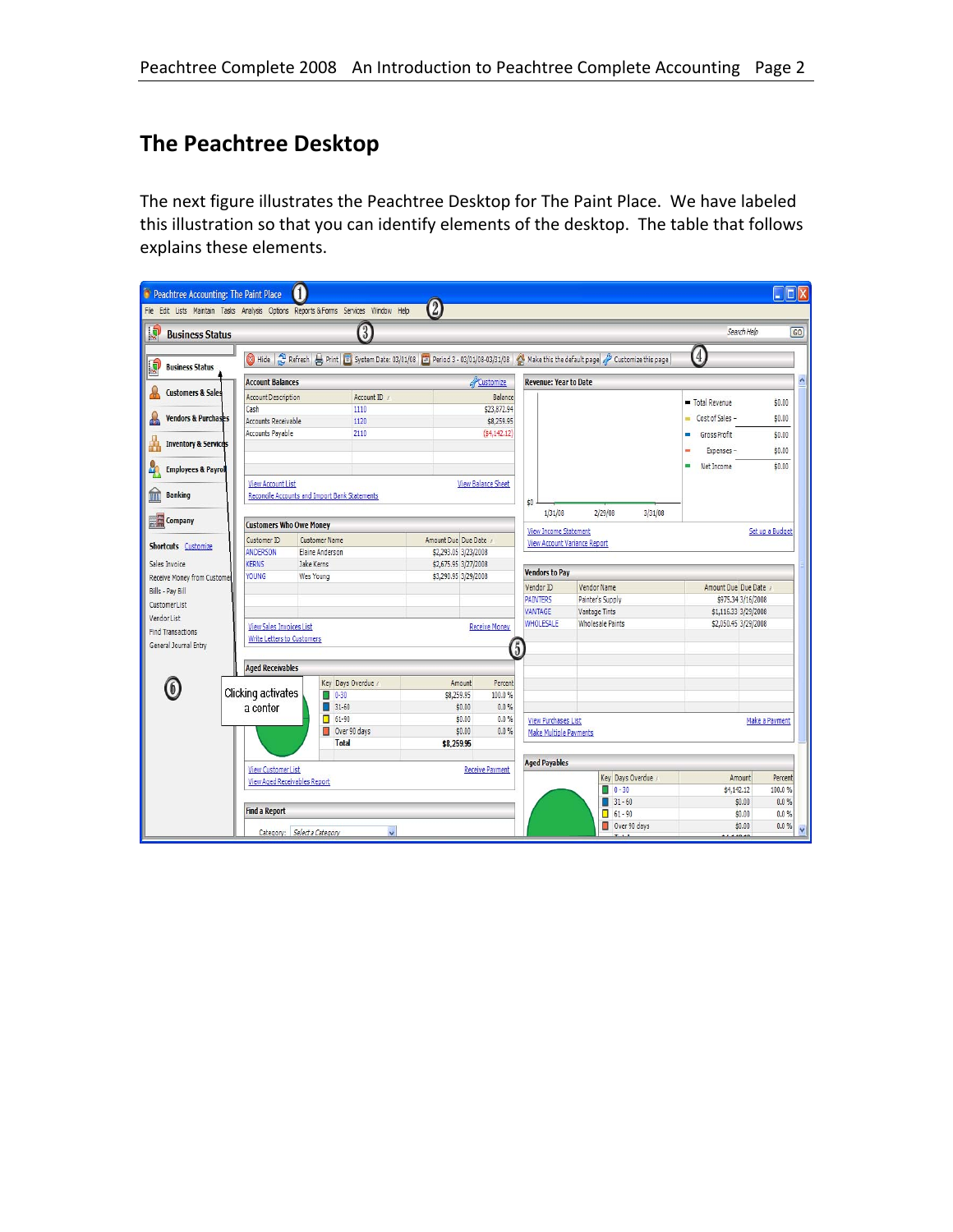| <b>PEACHTREE DESKTOP ELEMENTS</b>                   |                    |                                                                                                         |  |  |  |
|-----------------------------------------------------|--------------------|---------------------------------------------------------------------------------------------------------|--|--|--|
| <b>Section</b><br><b>Name</b><br><b>Description</b> |                    |                                                                                                         |  |  |  |
| $\mathbf{1}$                                        | <b>Title Bar</b>   | Name of the active company. Use this bar to verify<br>opening the correct company.                      |  |  |  |
| $\overline{2}$                                      | Main Menu          | Peachtree's main menu.                                                                                  |  |  |  |
| 3                                                   | Center Name        | Name of the active center.                                                                              |  |  |  |
| 4                                                   | Toolbar            | Access to Peachtree operations such as changing the<br>system date and closing the accounting period.   |  |  |  |
| 5                                                   | Center<br>Contents | The page content on a center displays hyperlinks and<br>icons frequently used to process that activity. |  |  |  |
| 6                                                   | Navigation<br>Bar  | Buttons for activating navigation centers and shortcuts<br>for opening frequently performed tasks.      |  |  |  |

The next table explains elements labeled on the previous illustration.

The following lists information about Peachtree centers.

| <b>CENTERS</b>         |                                                                                                 |  |  |  |
|------------------------|-------------------------------------------------------------------------------------------------|--|--|--|
| <b>Name</b>            | <b>Description</b>                                                                              |  |  |  |
| <b>Business Status</b> | Customizable snapshots of important company financial data.                                     |  |  |  |
| Customers &<br>Sales   | Icons and links to manage customer accounts and to record and<br>report on customer activities. |  |  |  |
| Vendors &<br>Purchases | Icons and links to manage vendor accounts and to record and<br>report on vendor activities.     |  |  |  |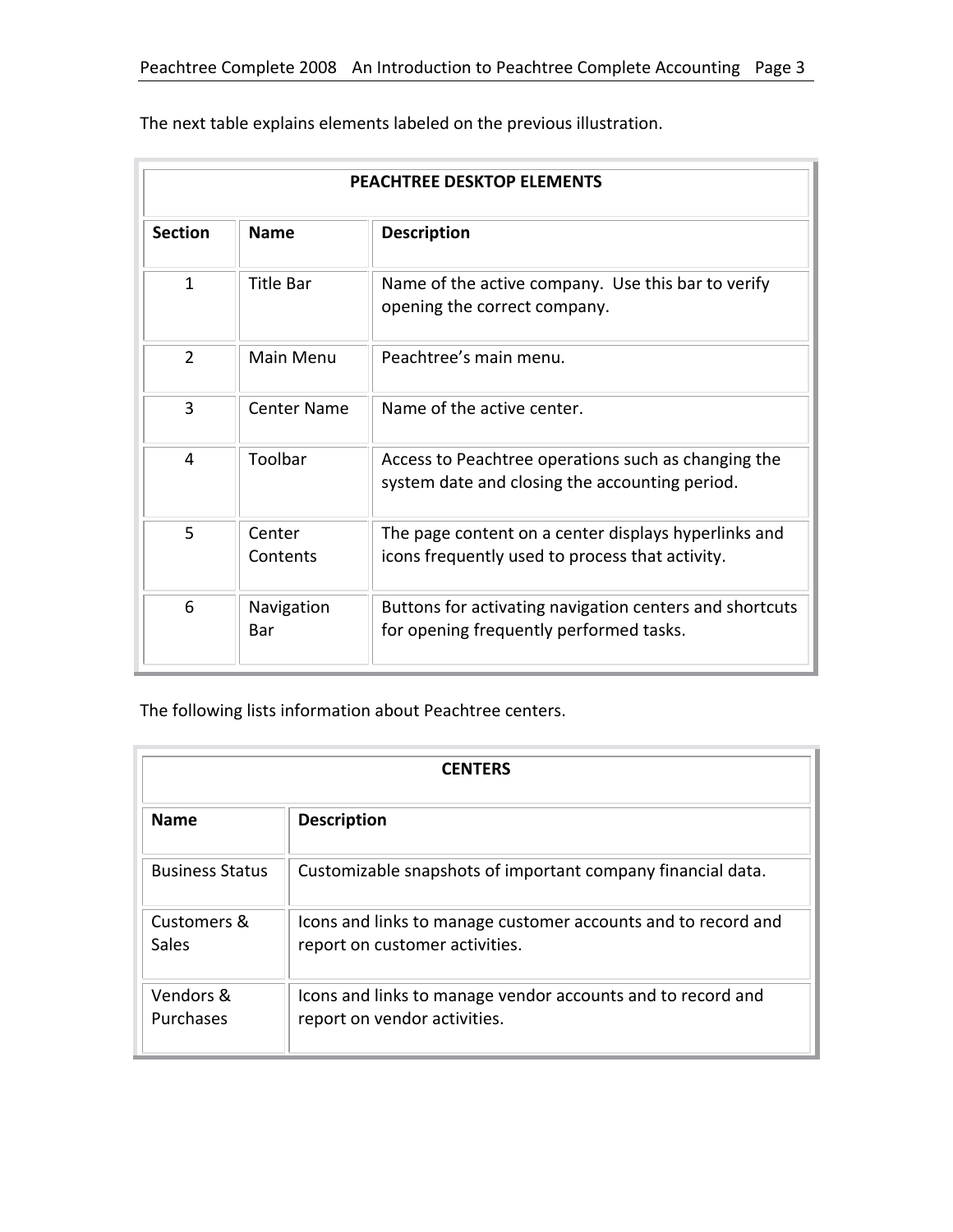| <b>CENTERS</b>          |                                                                                                                       |  |  |  |  |
|-------------------------|-----------------------------------------------------------------------------------------------------------------------|--|--|--|--|
| Inventory &<br>Services | Icons and links to manage inventory and service items and to<br>record and report on inventory activities.            |  |  |  |  |
| Employees &<br>Payroll  | Icons and links to manage employee accounts and to record and<br>report on employee activities.                       |  |  |  |  |
| <b>Banking</b>          | Icons and links to record, reconcile, and report on banking<br>activities.                                            |  |  |  |  |
| Company                 | Icons and links to year-end wizards, data maintenance<br>procedures, software updates, and company financial reports. |  |  |  |  |

The following explains commands found on the main menu.

| <b>PEACHTREE MAIN MENUS</b> |                                                                                                                                                                            |  |  |  |
|-----------------------------|----------------------------------------------------------------------------------------------------------------------------------------------------------------------------|--|--|--|
| <b>Commands</b>             | <b>Description</b>                                                                                                                                                         |  |  |  |
| File                        | Basic operations such as opening and closing companies, printing,<br>and data backup and recovery operations.                                                              |  |  |  |
| Edit                        | Basic data manipulation features such as cut, copy, paste, delete,<br>and undo. Submenus are active based on the task being performed.                                     |  |  |  |
| Lists                       | Submenus for listing general ledger accounts, customers, vendors,<br>employees, and transactions.                                                                          |  |  |  |
| Maintain                    | Data maintenance submenus for manipulating accounts; creating<br>default sales tax tables, payment terms, and budgets; and defining<br>default transaction entry settings. |  |  |  |
| Tasks                       | Transaction entry submenus and other activity windows. Most of<br>these submenus also appear as icons or links on navigation centers.                                      |  |  |  |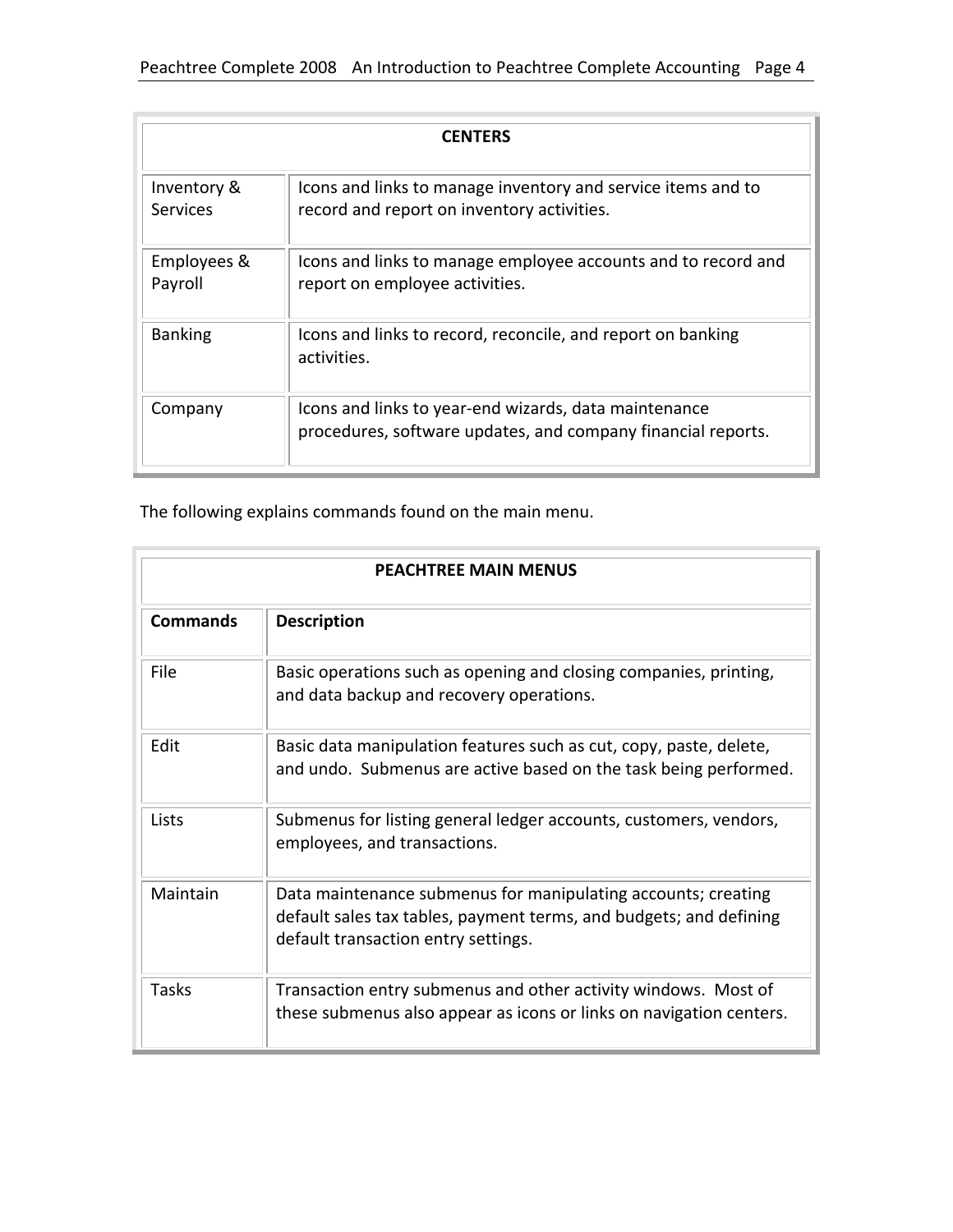| <b>PEACHTREE MAIN MENUS</b> |                                                                                                                    |  |  |  |  |
|-----------------------------|--------------------------------------------------------------------------------------------------------------------|--|--|--|--|
| Analysis                    | Submenus for generating graphical depictions of company forecasts<br>based on historical transactions.             |  |  |  |  |
| <b>Options</b>              | Submenus for setting global software preferences affecting software<br>behavior and for changing the system date.  |  |  |  |  |
| Reports &<br>Forms          | Submenus for customizing data entry forms and for printing a variety<br>of reports to analyze company performance. |  |  |  |  |
| <b>Services</b>             | Access to Peachtree's online resources and software updates.                                                       |  |  |  |  |
| Window                      | Menu access for activating a particular window when performing<br>multiple tasks.                                  |  |  |  |  |
| Help                        | Peachtree help files, license agreement, and software version.                                                     |  |  |  |  |

The following explains icons on the icon bar.

| <b>TOOLBAR</b> |                                                                                                                |  |  |  |  |
|----------------|----------------------------------------------------------------------------------------------------------------|--|--|--|--|
| <b>Name</b>    | <b>Description</b>                                                                                             |  |  |  |  |
| Hide           | Toggle button for hiding or displaying navigation centers.                                                     |  |  |  |  |
| Refresh        | Recalculates account balances displayed on a center.                                                           |  |  |  |  |
| Print          | Prints information appearing on the Business Status center,<br>thus available only when this center is active. |  |  |  |  |
| System Date    | Sets the default transaction and reporting date. Click the icon<br>to change the date.                         |  |  |  |  |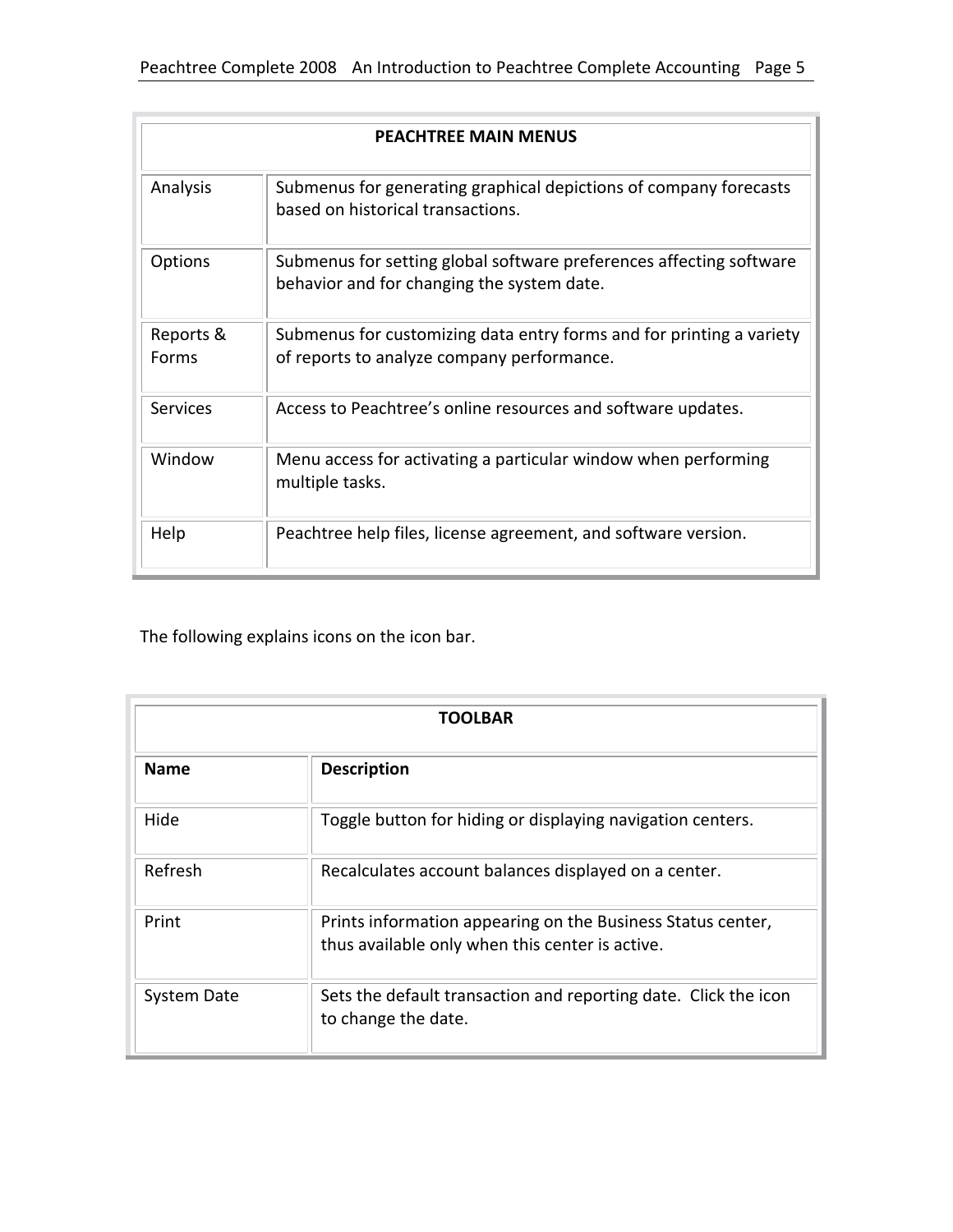| TOOLBAR                       |                                                                                                                     |  |  |  |  |
|-------------------------------|---------------------------------------------------------------------------------------------------------------------|--|--|--|--|
| Period                        | Displays the company's current accounting period. Click the<br>icon to close the accounting period.                 |  |  |  |  |
| This is the default<br>page   | Is present only if the active center is also the default center that<br>appears when opening the company data file. |  |  |  |  |
| Make this the<br>default page | Is present only if the active center can become the default<br>center.                                              |  |  |  |  |
| Customize this page           | Appears only on the Business Status center and is used to<br>customize data displayed on that center.               |  |  |  |  |

#### **Setting the System Date**

You will make fewer mistakes if you set the system date to match the timeframe listed on workshop transactions. To set this date, click this **if System Date:** icon to open the window illustrated next. You then type in a date or use the calendar icon to select a date. Click OK to store the change.

| <b>Change System Date</b> |        |               |  |  |  |
|---------------------------|--------|---------------|--|--|--|
|                           | OΚ     |               |  |  |  |
|                           | Cancel | Date: 3/31/08 |  |  |  |
|                           | Help   |               |  |  |  |
|                           |        |               |  |  |  |

*(Note: Always pay attention to the system date because it determines account balances that display on a center and the default date used by transaction windows and reports. You will need to set this date each time you open the software.)*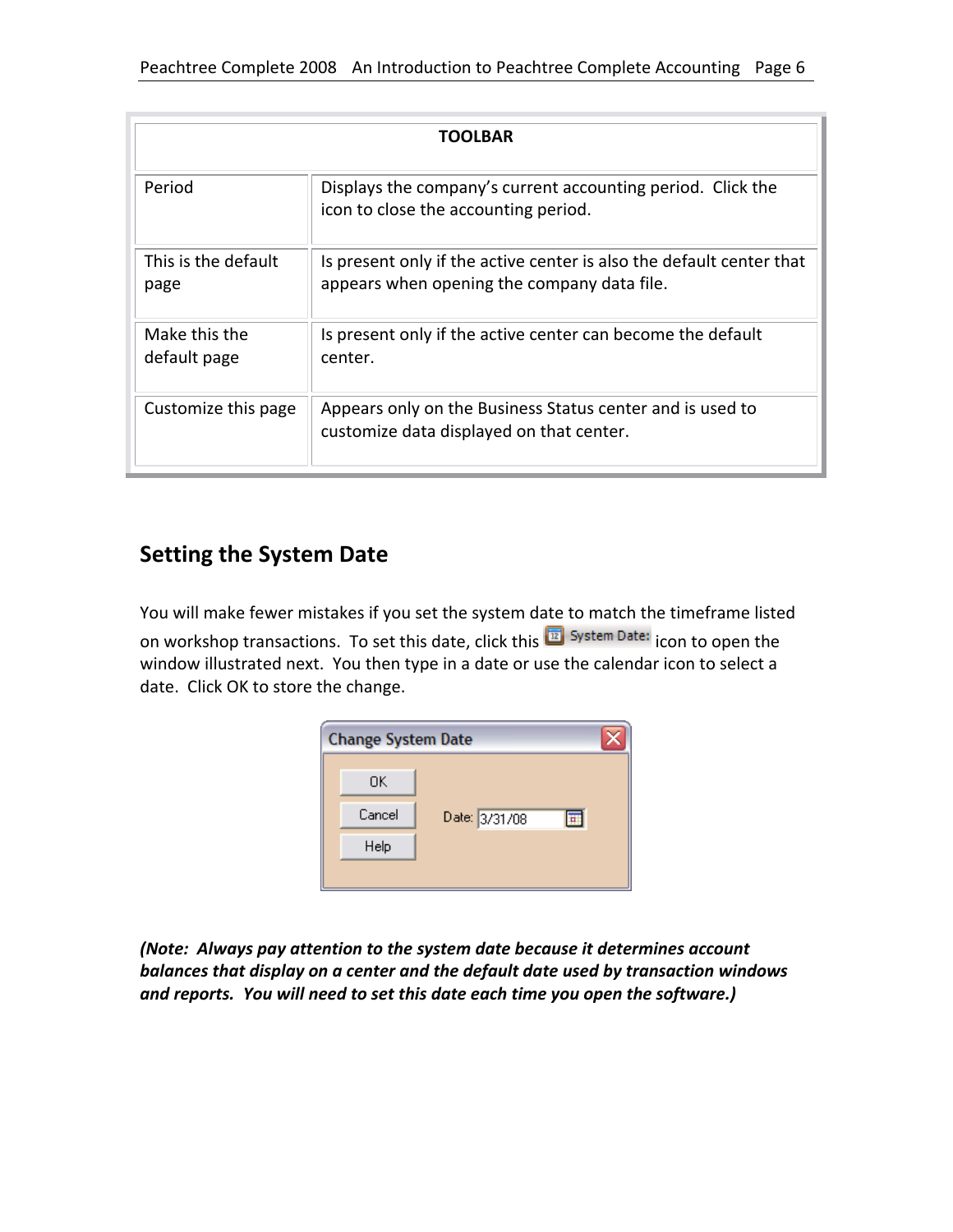## **Customizing Company Names**

You must customize each company's name so that reports and other output will be identified as yours. To customize a name, click **Maintain** on the main menu and select **Company** I**nformation** to open the window illustrated next. You then type your name or initials at the end of the Company Name and click **OK** to store the changes.

|        | <b>Maintain Company Information</b> |                 |                    |                                                |     |  |
|--------|-------------------------------------|-----------------|--------------------|------------------------------------------------|-----|--|
| Cancel | ŪK<br>Help                          |                 |                    | Add name or initials to<br>end of company name |     |  |
|        | Company Name:                       | The Paint Place |                    |                                                |     |  |
|        | Address:                            |                 |                    |                                                |     |  |
|        |                                     |                 |                    |                                                |     |  |
|        | City, ST Zip:                       |                 |                    |                                                |     |  |
|        | Country:                            |                 |                    |                                                |     |  |
|        | Telephone:                          |                 | Web Site:          |                                                | WWW |  |
|        | Fax:                                |                 | E-mail:            |                                                | ēĪ  |  |
|        | State Employer ID:                  |                 | Fed Employer ID:   |                                                |     |  |
|        | State Unemployment ID:              |                 | Form of Business:  | Sole Proprietorship                            |     |  |
|        | Directory:                          |                 |                    |                                                |     |  |
|        |                                     |                 |                    |                                                |     |  |
|        | Posting Method:                     | Real-time       | Accounting Method: | Accrual                                        |     |  |
|        | Direct Deposit:                     | Inactive        |                    |                                                |     |  |
|        | Peachtree Payroll Service:   ▶      | Inactive        |                    |                                                |     |  |

## **Peachtree Keyboard Shortcuts**

Keyboard shortcuts are methods of executing software commands without selecting commands from a menu. You may already be familiar with keyboard shortcuts by using other software applications. Peachtree will often list the keyboard shortcut for a command alongside its menu command. For instance, if you click **Edit** on the main menu, you will find that the **Copy** command lists **Ctrl + C** as the keyboard shortcut for copying. To execute this shortcut, highlight the text to be copied, press and hold the Ctrl key on your keyboard, and then press the letter "C".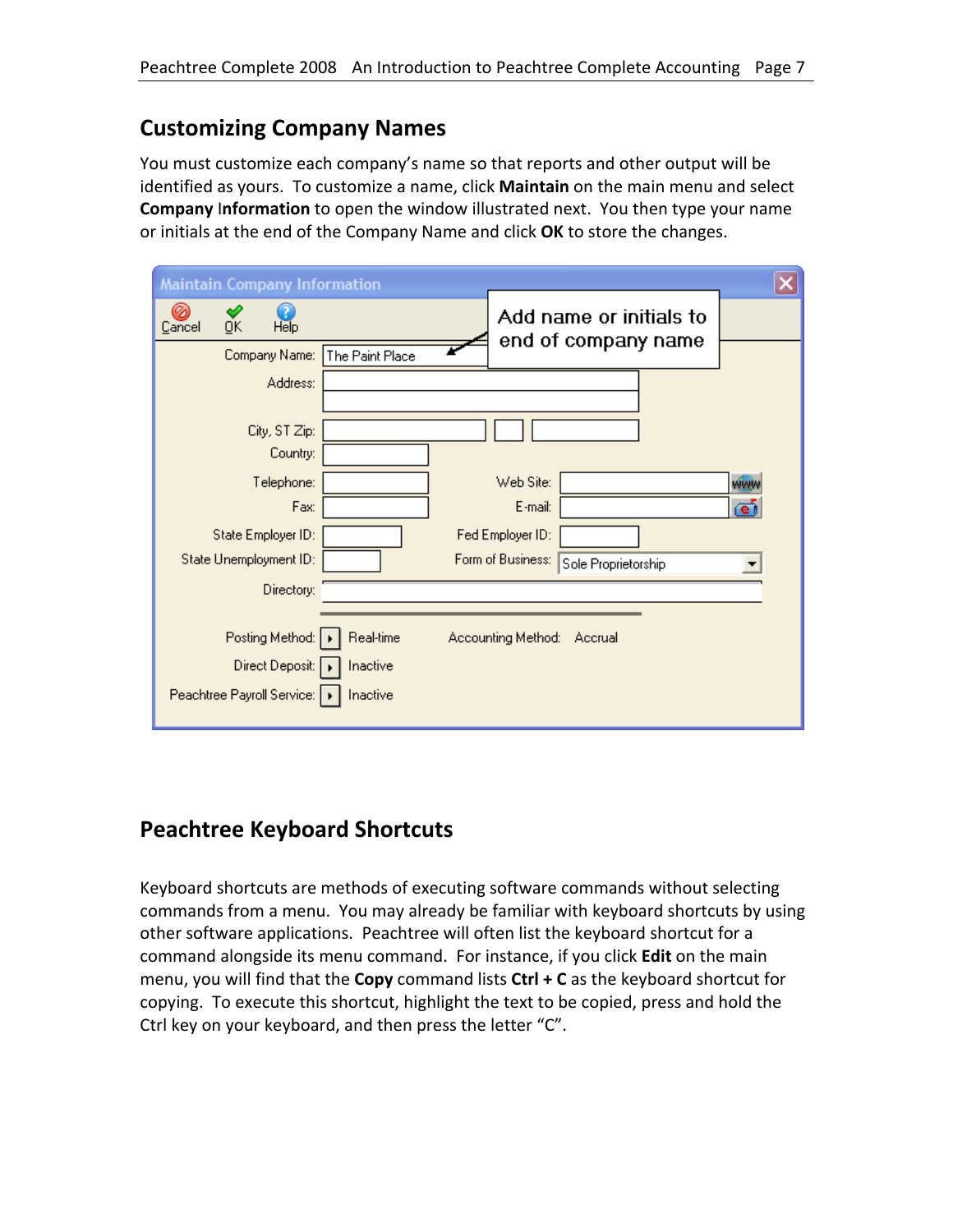| <b>Editing</b><br><b>Commands</b>      | <b>Keyboard</b><br><b>Action</b> | <b>Activity</b><br><b>Commands</b>       | <b>Keyboard Action</b> |
|----------------------------------------|----------------------------------|------------------------------------------|------------------------|
| Cut highlighted<br>text                | $Ctrl + X$                       | Open help files for<br>the active window | F <sub>1</sub>         |
| Copy highlighted<br>text               | $Ctrl + C$                       | Find a transaction                       | $Ctrl + F$             |
| Paste copied text                      | $Ctrl + V$                       | Open a company                           | $Ctrl + O$             |
| Undo editing                           | $Ctrl + Z$                       | Backup a company                         | $Ctrl + B$             |
| Delete character<br>to right of cursor | <b>Del</b>                       | Restore a company                        | $Ctrl + R$             |
| Delete character<br>to left of cursor  | <b>Backspace</b>                 | Open the list of<br>open windows         | F10                    |
| Delete a<br>transaction                | $Ctrl + E$                       | Open dropdown<br>list for an item        | $Ctrl + L$             |
| Save a<br>transaction                  | F <sub>5</sub>                   | Show list                                | $Ctrl + S$             |
| Spell check                            | F7                               | Print                                    | $Ctrl + P$             |
| Move to next<br>field                  | Tab                              |                                          |                        |
| Move to<br>previous field              | Shift + Tab                      |                                          |                        |
| Move to<br>beginning of field          | Home                             |                                          |                        |
| Move to end of<br>field                | <b>End</b>                       |                                          |                        |
| Move up or<br>down a line              | Up arrow or<br>down arrow        |                                          |                        |

The following table lists frequently used keyboard shortcuts.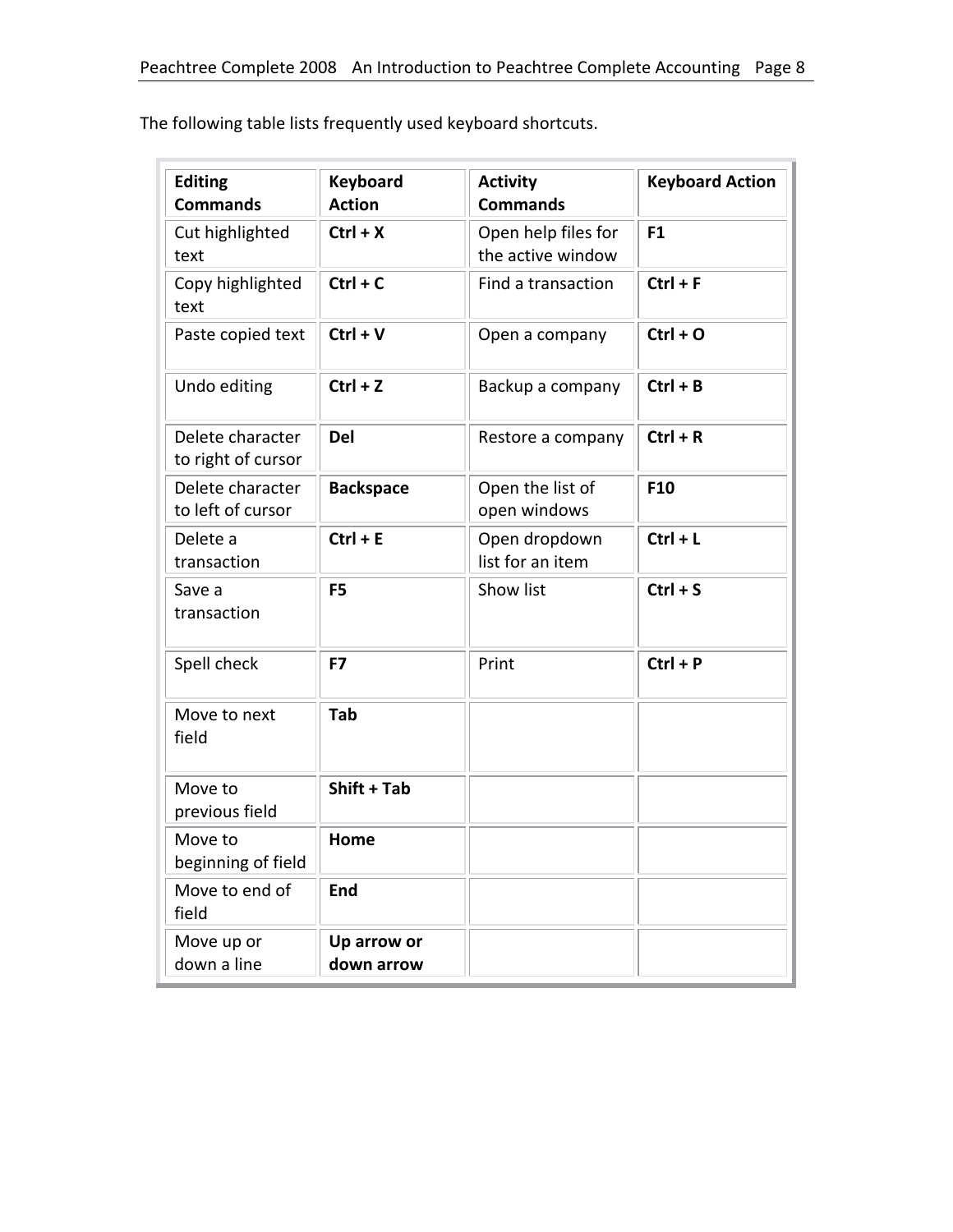## **Using Peachtree Help**

Help on using Peachtree is only one click away. To open the help window illustrated next, press **F1** on the keyboard or select **Help** on the main menu and click **Peachtree Accounting Help**.



The **Contents** tab provides general help by topic. Unless you want to start with a general overview on a topic, this method of targeting specific help can be very time consuming.

The **Index** tab functions similar to the index for a book. If you click this tab and type "c" in the keyword search box then topics beginning with this letter will be displayed beneath the search box. You can then open a particular topic by double clicking it.